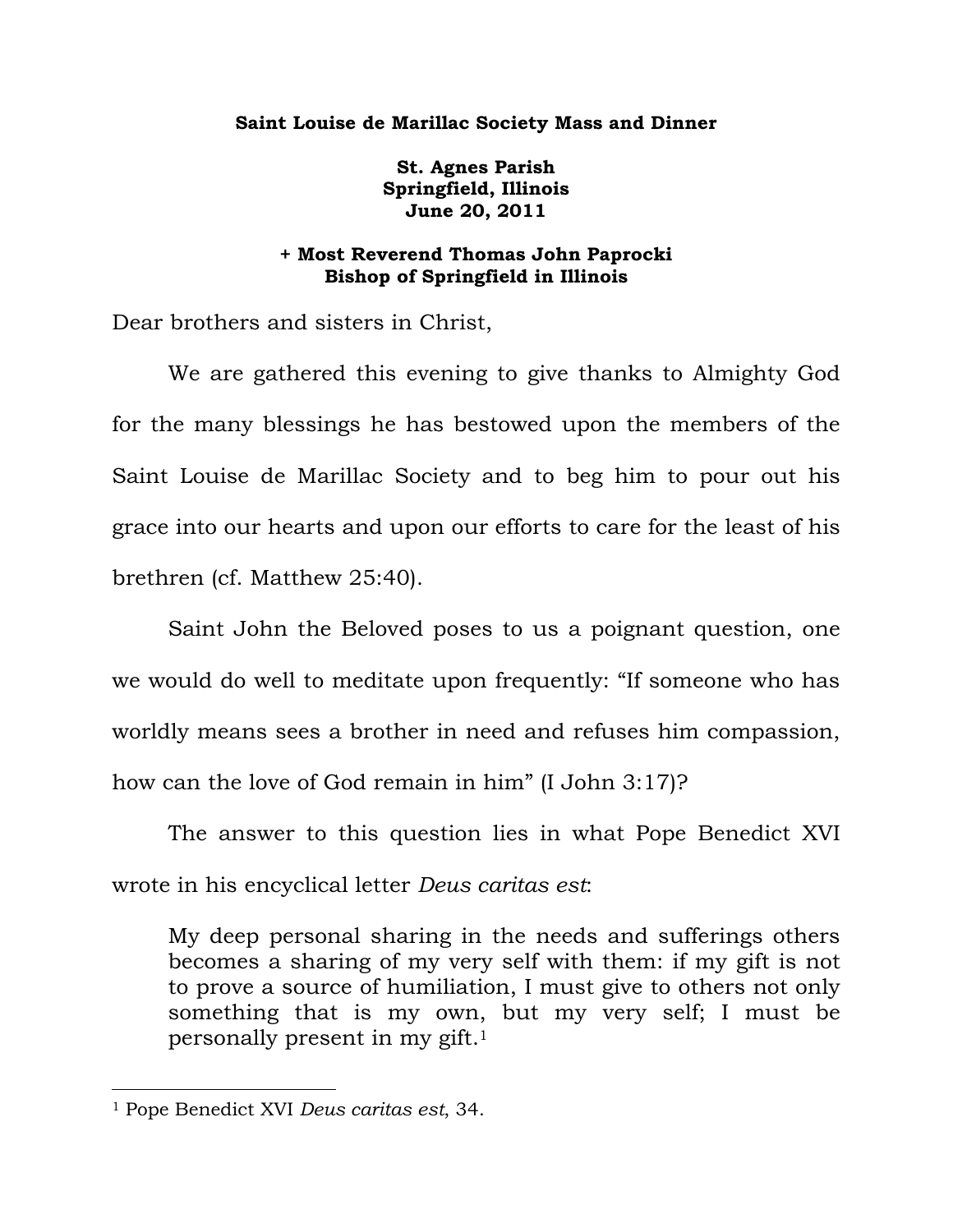In your patroness we see one in whom the love of the Father was indeed present and one who could rightly say, with Saint John, "We know that we have passed from death to life because we love our brothers" (I John 3:14). In the life of Saint Louise de Marillac, we see one who, in the end, gave her very self.

 The life of Saint Louise de Marillac is one marked with both great struggles and great joys; in this, her life is much like our own lives. From a young age, she wanted to be a nun, but her poor health prevented her from entering the consecrated life. When her father died in 1604 she was sent to live with a poor spinster to learn what was then considered proper for a woman to know. In 1613, she married the secretary of the household of the queen, Antoine Le Gras, who held a position that seemed to her family neither too low nor too high. Her marriage brought her some happiness and also a son, who showed himself to be unstable. Her husband lost his position and his status when the queen was banished and found work managing the estate of the d'Attichy children, whose parents had recently died. Eventually, he forfeited his own estate to the d'Attichy's and fell terminally ill.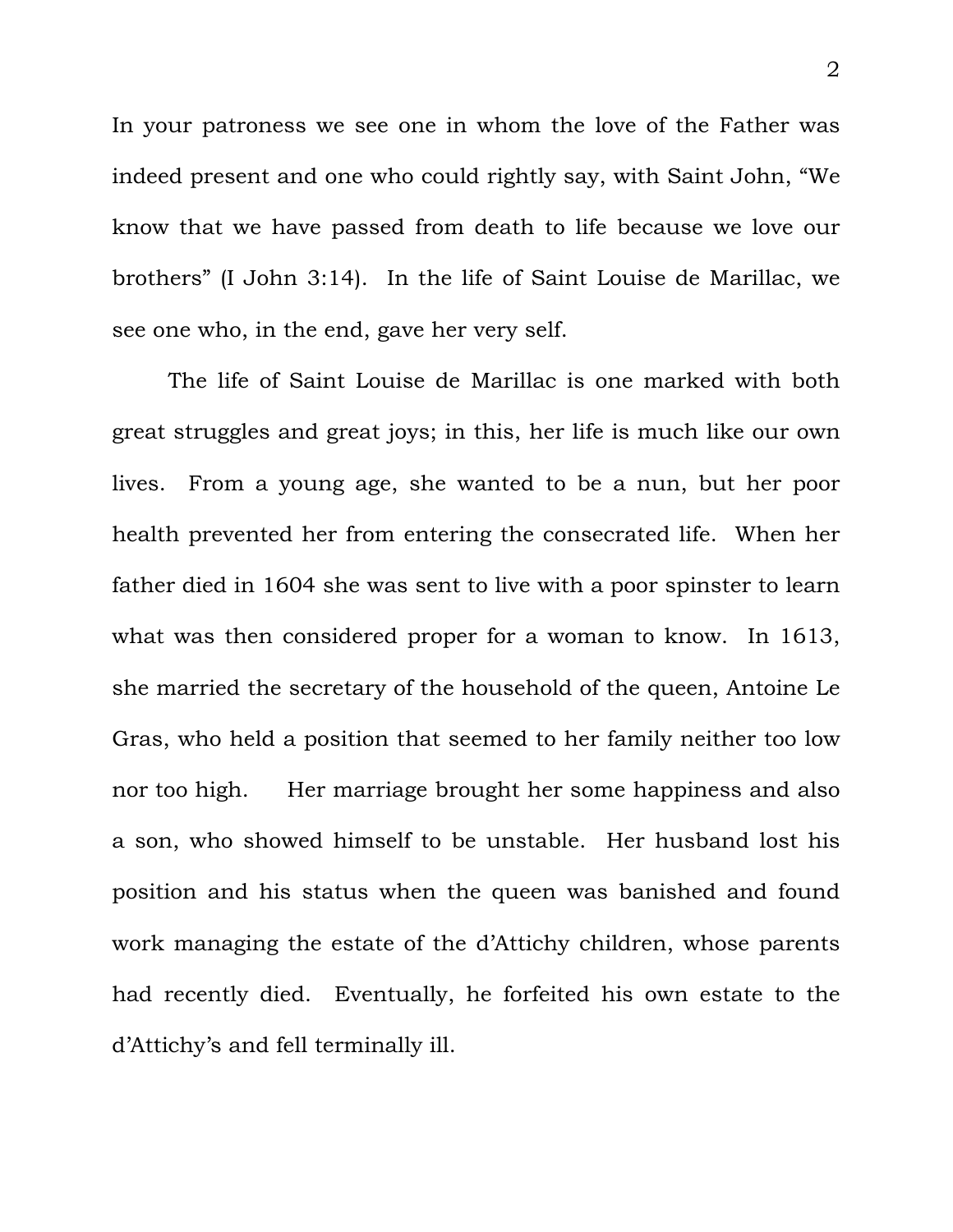At this point, Louise struggled greatly in the interior life. She was tempted to leave her husband, could not believe in the immortality of her soul and even doubted the existence of God.

 She found no consolation in the advice of her spiritual director and entrusted herself to the prayers of Saint Francis de Sales, who died the previous year. In 1623, on the Solemnity of Pentecost, she found herself freed of her spiritual struggle and knew that she would take vows in the future, as she long desired to do, but first she needed to attend to her husband, for whom she cared for the next two years. She also knew that a spiritual director would be sent to her who would help her grow in faith, hope and love.

 When her husband died, Louise vowed to remain a widow and also took the vows of poverty, chastity and obedience. She then waited two more years for Saint Vincent de Paul to become her spiritual director, who told her in these interim years, "Go patiently, go prudently and be as happy as you can."2 Her many struggles seem to have given her a heavy heart.

 $\overline{a}$ 

<sup>2</sup> This and subsequent quotations from Saint Vincent de Paul and Saint Louise de Marillac are taken from *Butler's Lives of the Saints: New Full Edition: March*, Teresa Rodriguez *et al*, eds. (Collegeville, Minnesota: The Liturgical Press, 1999), 150-155.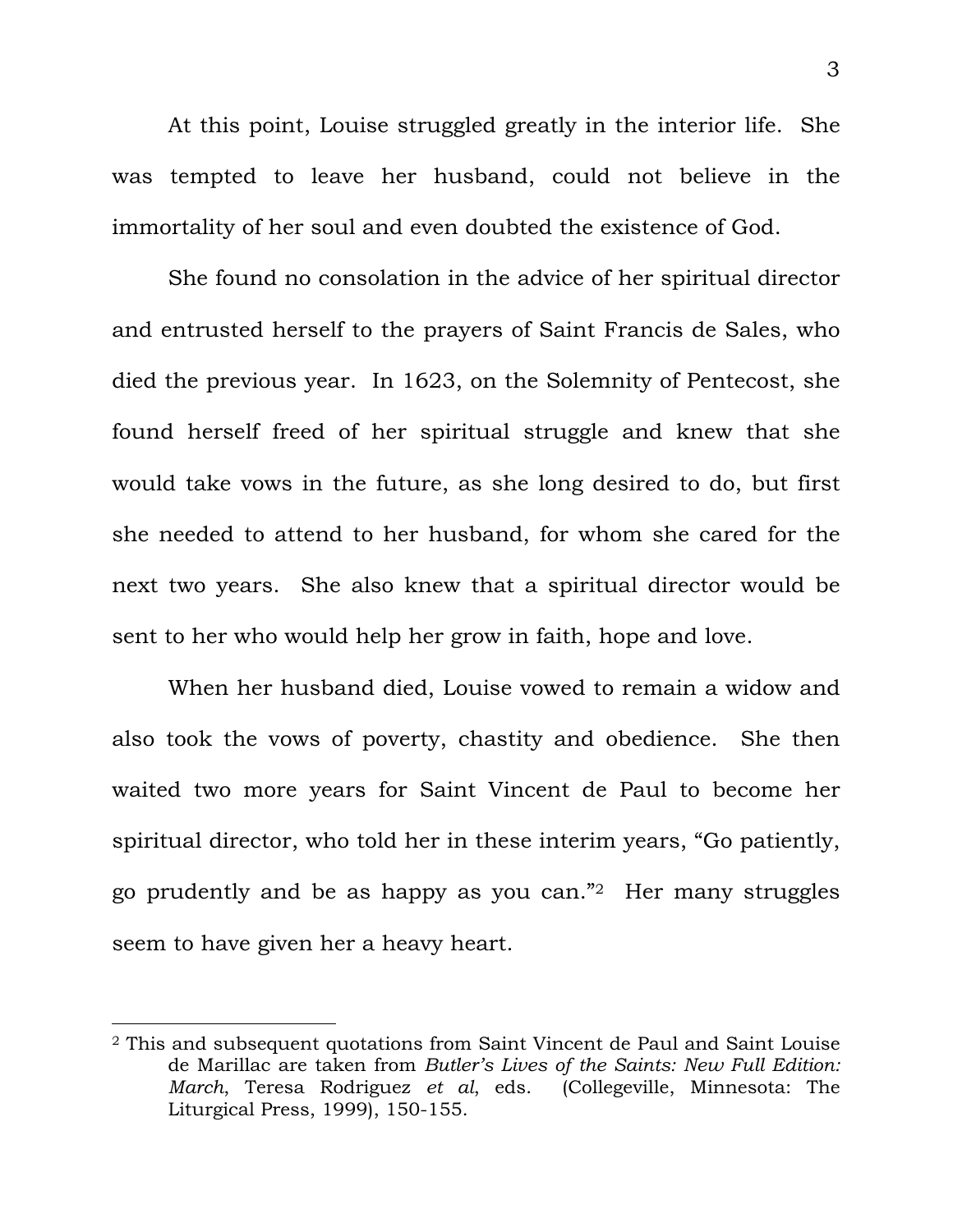When Louise asked to assist in the work of Vincent's Mission Priests, he placed her in charge of the Ladies of Charity he established in various parishes, whose zeal was faltering in his absence. As her first task, she was to investigate the quality of the work of the Ladies of Charity, a task which took her four years and which changed her greatly. Her melancholy lifted, despite her continuous interaction in tragic and deplorable situations; she retook her maiden name; and she became a woman filled with joy. Vincent said to her, "God alone knows, Mademoiselle, what he has done for me in giving you to me; in heaven you will know!"

 Together, Louise and Vincent realized that a new form of life was needed to assist the poor and alleviate their needs. The custom of many of the Ladies of Charity to send their maids to wash the sick, mend their wounds and give them food was unacceptable; the Ladies must themselves perform these works of charity.

 These women were not to be known as Religious, living in a convent and cloistered from the world, but were to live among the poor, making their home with them. As Vincent said, "The objective of the Sister of Charity is the comfort and salvation of her neighbor."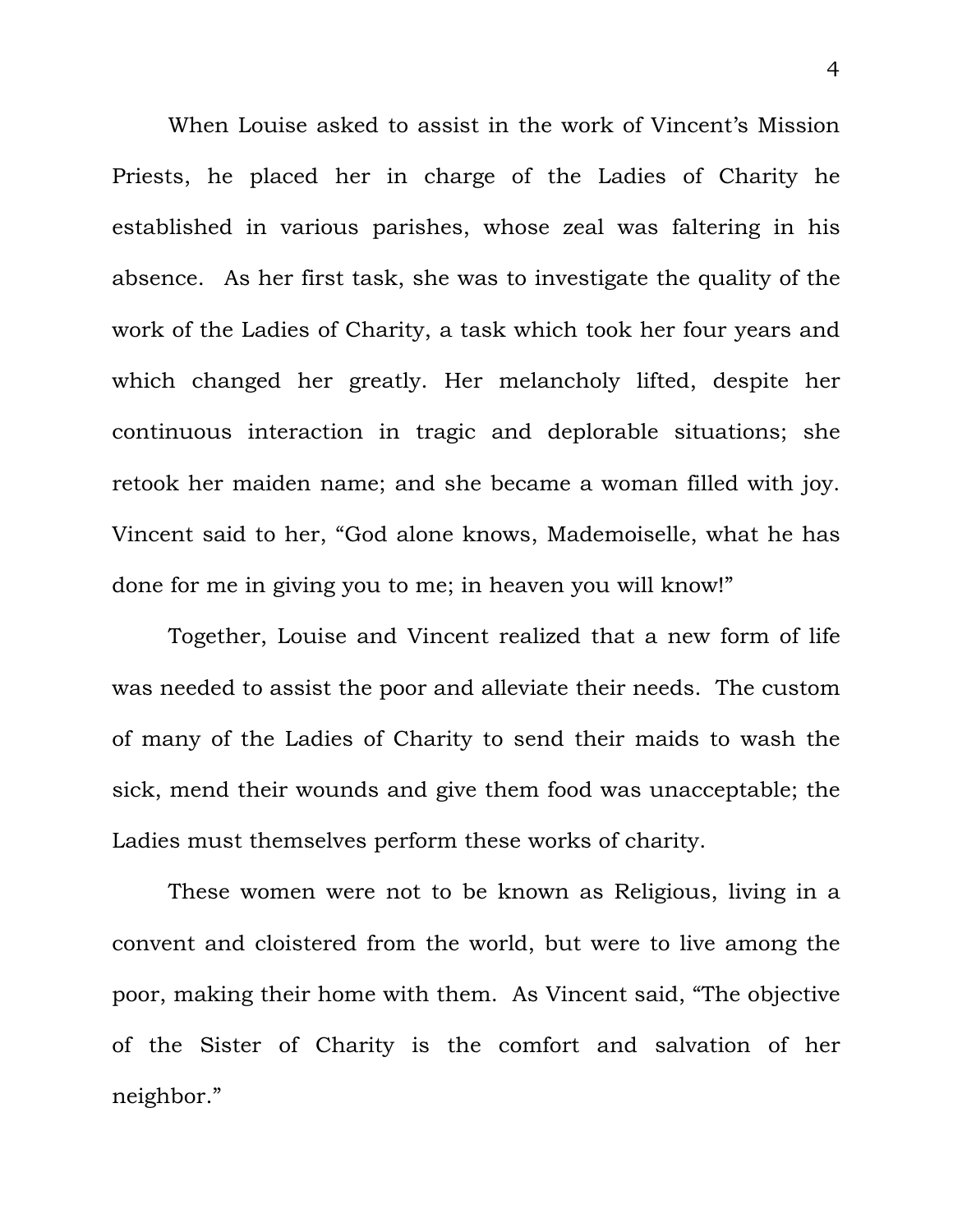Toward the end of her life it was clear Louise had advanced well in the spiritual life because of her work with the Company of Sisters. She said,

When we are set free from all attachment to this world and to the senses, from all attachment to our own self-love and our own free will and even from attachment to our delight in Christ and in his presence, when we have created a complete void within ourselves, the Holy Spirit will come into it and make us live with a divine life.

She learned to entrust herself entirely to the Lord and desired to be one with Christ crucified. Her only desire was "to be completely extinguished through the annihilation of my whole inner life," and on her deathbed she said, "No desires, no resolutions. The grace of my God will accomplish in me whatever he wills." She passed from death to life because she loved her brothers and sisters in poverty and in need.

 She could only say this because in her works of charity she gave away her very self; she imitated the love of Jesus Christ. She could say, "No desires, no resolutions," because she came to realize that

There are times when the burden of need and our own limitations might tempt us to become discouraged. But precisely then we are helped by the knowledge that, in the end, we are only instruments in the Lord's hands; and this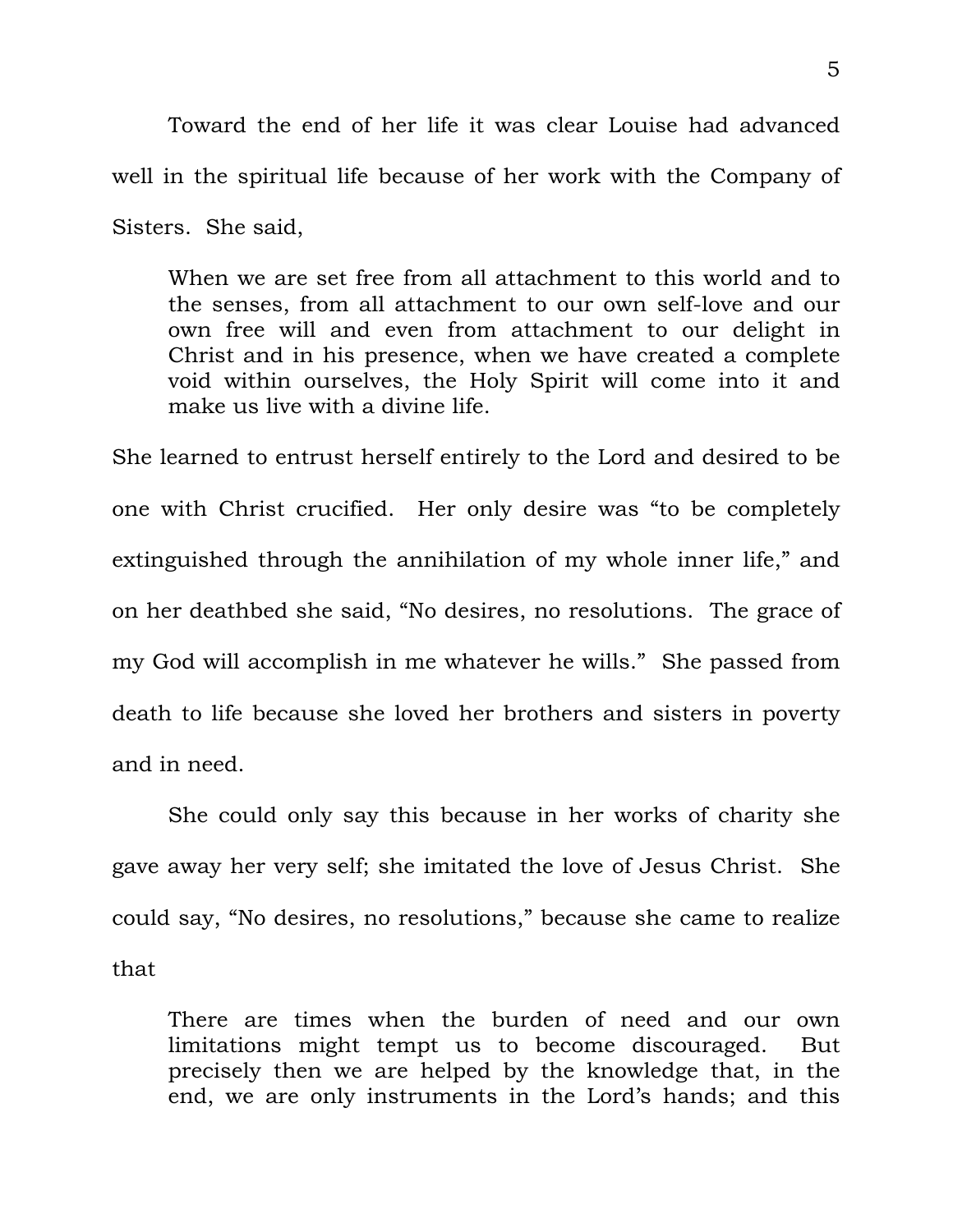knowledge frees us from the presumption of thinking that we alone are personally responsible for building a better world. In all humility we will do what can, and in all humility we will entrust the rest to the Lord. It is God who governs the world, not we. We offer him our service only to the extent that we can, and for as long as he grants us the strength. To do all we can with what strength we have, however, is the task which keeps the good servant of Jesus Christ always at work: "The love of Christ urges us on" (II Corinthians 5:14).<sup>3</sup>

The example of her life shows us the beauty and the happiness of abandoning ourselves into the loving hands of Jesus Christ and allowing him to use us as he sees fit. Her life reminds us that only in heaven will see what good the Lord will work through us.

 My dear friends, through your involvement in the Saint Louise de Marillac Society, you show that you understand and believe that the "love of neighbor, grounded in the love of God, is first and foremost a responsibility for each individual member of the faithful."4 Indeed, "for the Church, charity is not a kind of welfare activity which could equally be left to others, but is a part of her nature, an indispensible expression of her very being."5

 For your generous and loving assistance in this vital aspect of the Church's mission, I am deeply grateful. Your deep concern for

 $\overline{a}$ 

<sup>3</sup> Pope Benedict XVI, *Ibid.*, 35.

<sup>4</sup> *Ibid*., 20.

<sup>5</sup> *Ibid*., 25a.